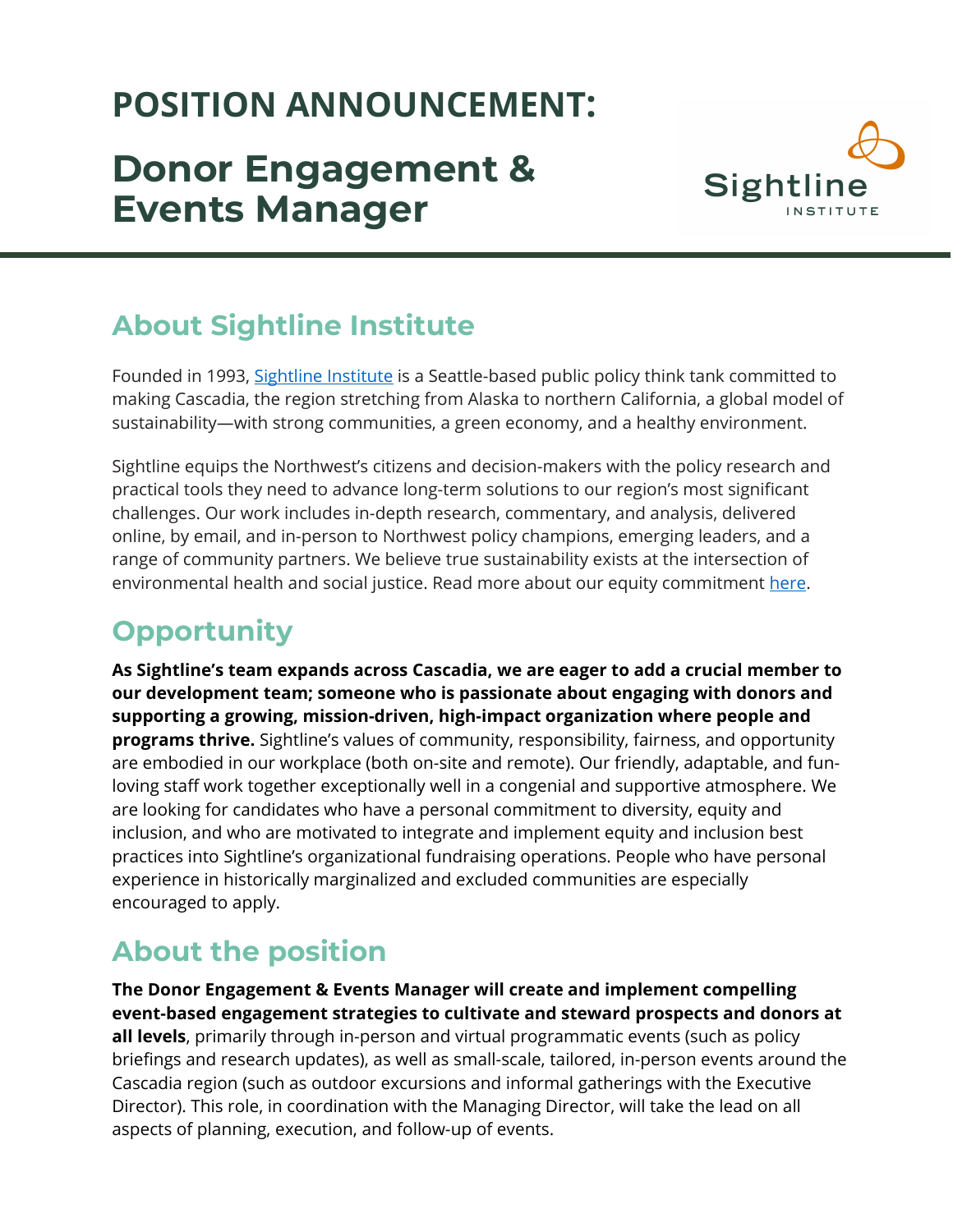The Donor Engagement & Events Manager reports to the Managing Director and works closely with the Executive Director and fundraising colleagues to ensure that events are well-coordinated, that current donors are well-stewarded, and that new donors are welcomed and connected to the Sightline community.

We are a small team that prides itself on excellent donor stewardship and enduring relationships, with a focus on community-centered fundraising. Sightline has nearly 30 years of operation and a well-established fundraising program. We take the time to develop individualized communication and build strong relationships with our donor community. We do not host a large annual fundraising event, but rather look for ongoing opportunities to build connections and understanding in more intimate settings that allow for deeper conversation on our issue areas.

For this position, we seek an individual who is adept at cultivating authentic relationships, and who is strategic, inclusive, creative (and fun!) in their fundraising mindset, with their donor communication, and in event planning and implementation.

# **Primary Responsibilities**

#### **Special Events (75%)**

- Takes lead on the calendaring, planning, preparation, and staffing of in-person and virtual events, including Sightline Online Q&A events, outdoor excursion adventures with donors and prospects, and other special events throughout the year.
- For online events, acts as main point of contact for Sightline's virtual event platform needs (currently Zoom), independently creating and hosting meetings and managing controls during events. Proactively stays up to date on virtual event innovations, accessibility, and platforms to ensure delivery of best-in-class virtual and hybrid programming.
- For on-site events, coordinates and collaborates closely with hosts and/or on-site facilities, AV, and catering as necessary to plan room layouts, arrange catering and oversee audio/visual needs for each event.
- For outdoor excursions, works with Managing Director and Executive Director to identify appropriate locations and activities to create original and distinctive community-building donor outings for a range of participants and interests (e.g.; local hikes, climbs, and bikes, birdwatching, arranging tours of clean-energy projects, sustainable forestry projects, organic farms, and other sustainability-relevant destinations); arranges all logistics and drafts communication for invitations and follow-up; facilitates day-of and participates in activities as possible.
- Initiates planning documents (event flows, contact sheets), invitations and lists, mailings, responses, and guest lists. Closely tracks donor event attendance in donor database and evaluates trends.
- Drafts various event-related invitations, correspondence, materials, and follow-up messages on behalf of Executive Director; coordinates mailings and e-mails.
- Generates lists from donor database for events in collaboration with Managing Director and Executive Director; reviews and determines actions necessary to ensure receipt of invitations and accurate record-keeping.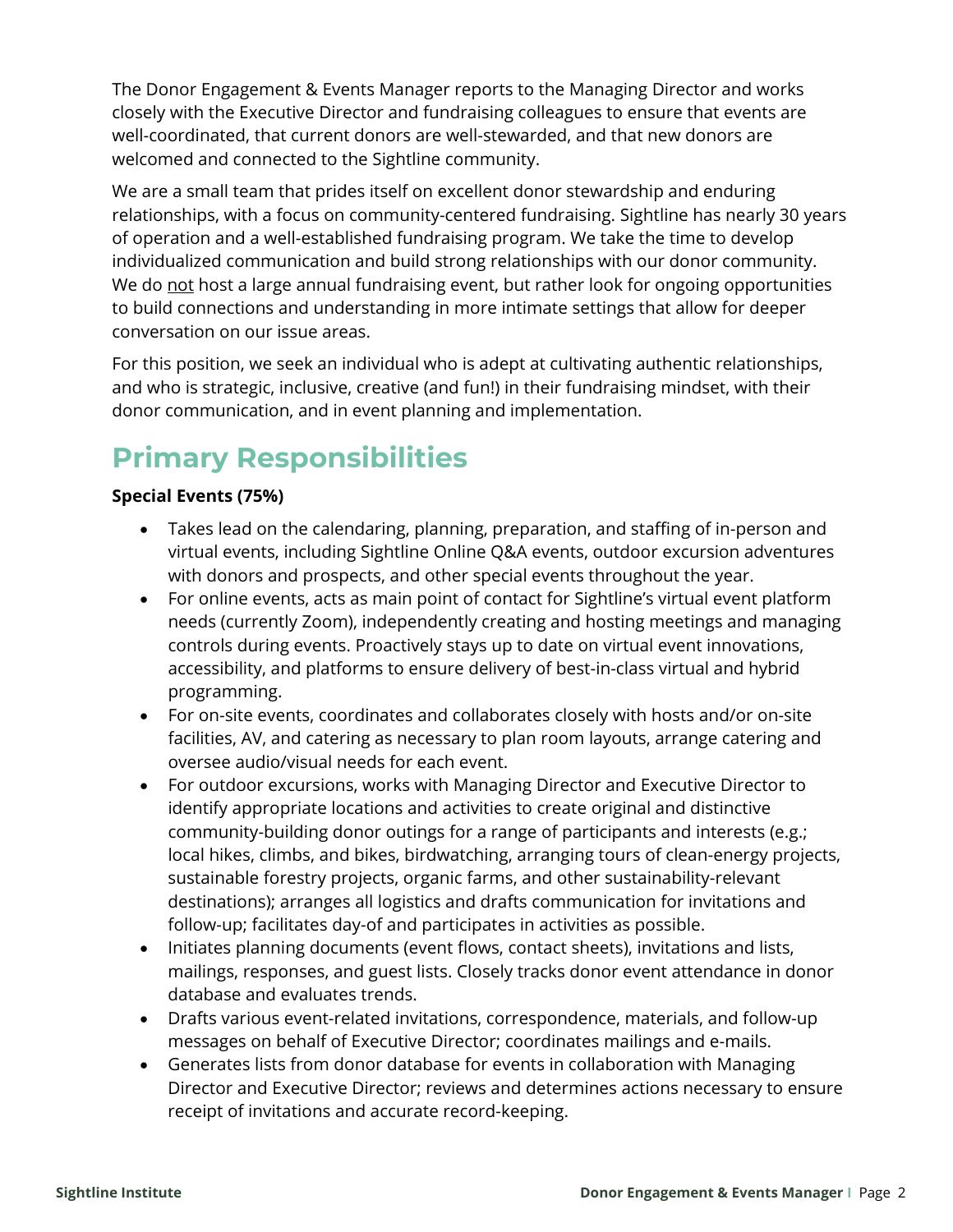- Takes lead on day-of events execution and manages necessary collateral appropriate to setting: online visuals, nametags, refreshments, etc.
- Assists with sourcing venues for in-person and hybrid events in Seattle, Portland, Vancouver, BC, and other locations as needed. Maintains spreadsheet of contacts and venue details.
- Working closely with Development Manager, maintains accurate donor and event records in donor database (Raiser's Edge 7 / Raiser's Edge NXT).
- Implements best practices and offers suggestions for improving processes and activities

#### **Donor Engagement Support (15%)**

- Assists the Managing Director and fundraising team in developing and executing creative and tailored strategies to steward and attract new donors.
- Supports engagement in Evergreen Circle (recurring giving donors), in close coordination with Development Manager. Helps to implement plans to retain and recruit members to Evergreen Circle.
- Assists with coordination of special appreciation gifts and events for donors, funders, and board members who have demonstrated an extraordinary commitment to Sightline.

#### **Stewardship (10%)**

- Track and report on donor activities, donor anniversaries, and relevant donor information with colleagues in donor database (Raiser's Edge 7 / Raiser's Edge NXT).
- Ensure routine and special stewardship activities are implemented and integrated into overall fundraising
- Assist Managing Director with preparation for and execution of quarterly board meetings (virtual and in-person), as needed
- Manage Executive Director's secondary email account; Respond to donor questions and provide information and materials as requested

In addition, as for all Sightline staff members, the Donor Engagement & Events Manager is expected to:

- Participate in Sightline's diversity, equity, and inclusion (DEI) work. This may include utilizing Sightline's equity tools, engaging in all-staff discussions, creating annual individual and team DEI goals, and serving on the DEI staff committee, etc.
- Participate fully in the life of the organization, contributing to Sightline's cohesiveness and supportive working environment and fostering its culture of collaboration and consensus seeking.
- Treat all fellow staff members, interns, and volunteers with integrity and goodwill and without prejudice in regard to race, religion, ethnicity, disability, age, sex, sexual orientation, or other personal attributes irrelevant to job performance.
- Pursue personal and professional Diversity, Equity, and Inclusion (DEI) learning opportunities as determined in their annual DEI growth plan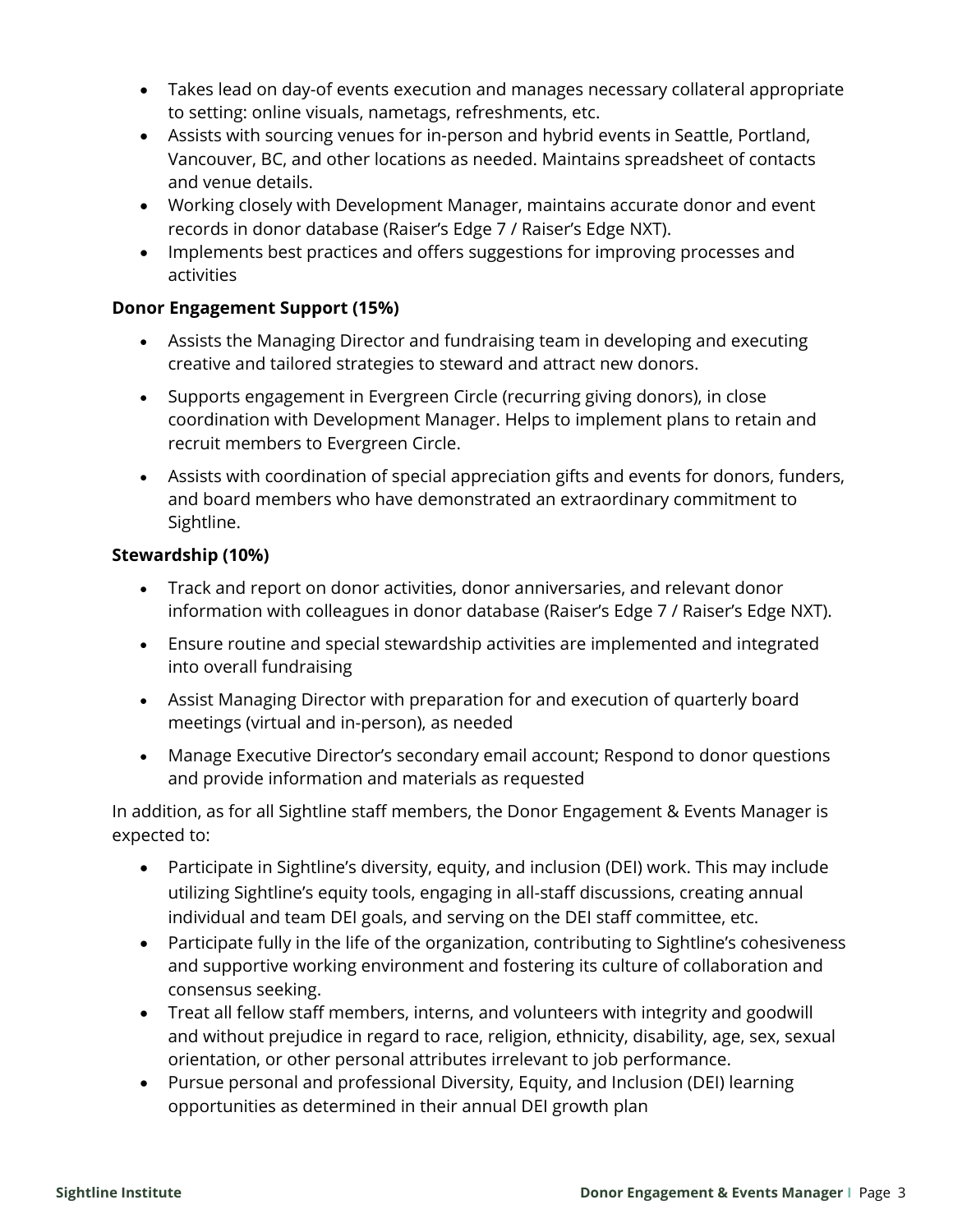## **Key Qualifications for Success**

We seek a full-time, experienced development professional eager to employ their zeal for meeting people and fundraising and strategizing in support of a sustainable Northwest. Promising candidates will bring experience in a nonprofit fundraising setting with proven event-based project management skills.

*Data show that women and BIPOC candidates more frequently do not apply to jobs because they may feel that they don't meet all of the qualifications listed. Our job postings are guidelines, not mandates. If you feel passionate about our efforts and believe that you have the skills to contribute to the growth of Sightline, we want to hear from you!*

The list below is representative of the knowledge and skills required.

#### **Approach & Values**

- Passion for non-profit fundraising work.
- Interest in people and developing authentic connections to Sightline's mission.
- High degree of personal and professional integrity.
- Strong interpersonal, written, and oral communication skills.
- Ability to work independently and collaboratively across teams and priorities.
- Approaches work with a team-oriented attitude, taking initiative and thinking strategically.

#### **Knowledge & Experience**

- Minimum 4 years' experience on a fundraising team with a high-degree of independence and responsibility
- Demonstrated track record and portfolio of successful past events
- Project management experience; ability to manage multiple projects independently
- Proficiency with Microsoft Office (SharePoint, Word, Excel, and Outlook)
- Familiarity with donor management software (Raiser's Edge or similar CRM database)
- Familiarity with Zoom or other virtual event platforms
- Familiarity with MailChimp or similar email marketing programs

### **Location, Work Environment & Physical Requirements**

#### **Location and Work Environment**

• Sightline is a "virtual-first" organization. While our operations have historically been headquartered in downtown Seattle, and we still have an office there with space for 20 or more workers, since 2020 we have been operating in a primarily remote environment. We have team members (on staff or on contract) in AK, BC, CA, ID, OR, and WA, plus other states. We may in the future have a smaller office in Seattle, but our operations will continue to be distributed across the region.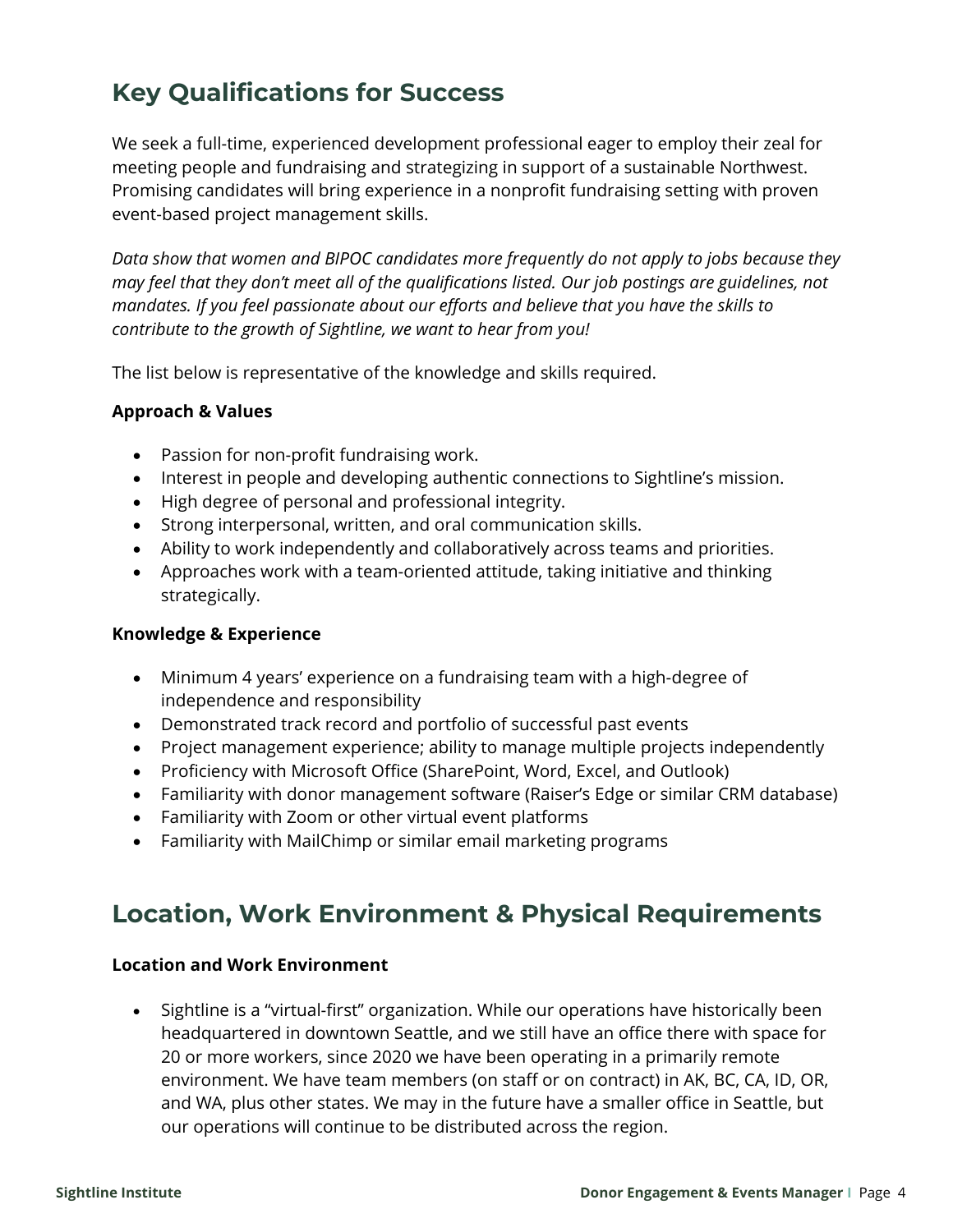- This role will not be required to be on-site at Sightline's Seattle office daily; however, there is the expectation for this individual to be on-site for various events throughout the year.
- This position will require some travel within the Northwest states, depending on how post-COVID event planning and working arrangements evolve.
- Some evening and weekend work may be required (in-person and remote) to lead and support fundraising and organizational events; schedule will flex and accommodate accordingly!
- Ongoing remote aspects of this role include attending (via Zoom) weekly individual, team, and all-staff check-ins, monthly staff meetings, and other virtual meetings, as needed.
- Sightline adheres to COVID19 health and safety measures prioritizing the needs of staff whose roles require them to be on-site.

#### **Physical Requirements**

- This position requires the ability to use a computer for the tasks outlined above.
- This position requires specific physical abilities to oversee and participate in the execution of in-person events (including all set-up and tear-down); this may involve frequent bending, moving, lifting, and carrying material weighing up to 50 pounds.
- This position requires a physical activity level and energy to participate in outdoor events in all weather conditions that may include walking, hiking, biking, and touring a range of urban, rural, and wilderness destinations.
- This position requires occasional travel throughout Cascadia via car, train, or ferry; Sightline will reimburse mileage or rental and other event-related transportation costs.

## **Compensation and Benefits**

Salary and Benefits: This is a full-time (40 hours/week), exempt position at the Manager level with a starting salary range of \$65,000 – 79,000, in accordance with demonstrated skills, relevant past success, and experience.

Sightline offers a generous personal leave and benefits package including:

- 4 weeks/20 days paid vacation, 10 days paid safe/sick leave, 10 paid holidays (incl. 3 floating), 2-week paid parental leave, 3-month paid sabbatical every 7 years
- 95% health care premiums paid by Sightline for employee and 50% for dependents; 100% dental coverage for employee and dependents
- Health care flexible spending account (FSA) and dependent care FSA
- Employer contribution of 10% of salary into a 401k retirement account; no employee match required; optional additional voluntary 401k account
- Annual professional development support